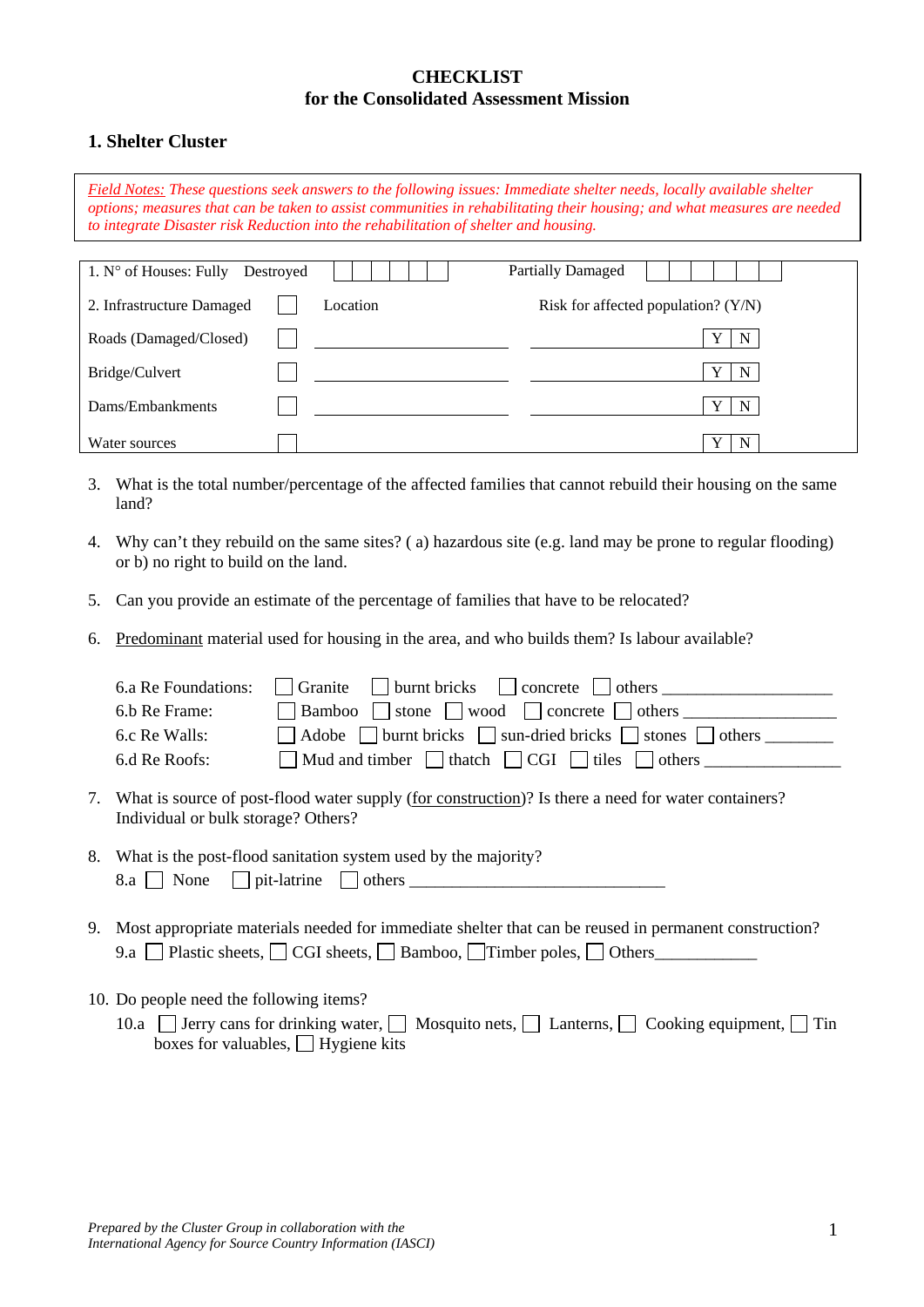## **2. Camp Management Cluster**

*Field Notes: Settlements where 50 or more displaced people currently reside and sleep will be surveyed using this form. This form will be used irrespective of whether it is a formal, government managed camp or a spontaneous camp. Coordinate with your Protection focal point for more details about vulnerable groups. Critical key informants are the DCO, Pakistan Military, District Nasim, NGO's or relevant organizations. Make sure and document if you are getting an overview of a district or particular information regarding a specific camp.* 

#### 1. Who are you talking to? District level or Camp Level?

### 2. Camp Data:

| Name of $Camp(s)$ | Location (U.C.,<br>District) | Status (circle one) | Population (give<br>figure) | <b>GPS</b> Coordinates |
|-------------------|------------------------------|---------------------|-----------------------------|------------------------|
|                   |                              | Formal Spontaneous  |                             |                        |

3. Camp managers contact info including name, title/phone#/email (if applicable)

#### 4. Divide DISPLACED population into places of origin (maximum three Union Councils)

| $-11220$<br>$\%$ .<br>וור<br>,,,,,,<br>$\begin{array}{cccccccccccccc} \multicolumn{4}{c}{} & \multicolumn{4}{c}{} & \multicolumn{4}{c}{} & \multicolumn{4}{c}{} & \multicolumn{4}{c}{} & \multicolumn{4}{c}{} & \multicolumn{4}{c}{} & \multicolumn{4}{c}{} & \multicolumn{4}{c}{} & \multicolumn{4}{c}{} & \multicolumn{4}{c}{} & \multicolumn{4}{c}{} & \multicolumn{4}{c}{} & \multicolumn{4}{c}{} & \multicolumn{4}{c}{} & \multicolumn{4}{c}{} & \multicolumn{4}{c}{} & \multicolumn{4}{c}{} & \multicolumn{4}{c}{} & \$ | $\%$ | $\%$<br>— | $\overline{\phantom{a}}$ |
|-------------------------------------------------------------------------------------------------------------------------------------------------------------------------------------------------------------------------------------------------------------------------------------------------------------------------------------------------------------------------------------------------------------------------------------------------------------------------------------------------------------------------------|------|-----------|--------------------------|
|                                                                                                                                                                                                                                                                                                                                                                                                                                                                                                                               |      |           |                          |

- 5. Camp(s) is/are accessible by (select one):  $\Box$  4x4 pickup  $\Box$  5 ton Mazda  $\Box$  10 ton Bedford
- 6. Vulnerables/persons needing assistance *(give number or percentage. Indicate which!!)*:

| Female<br>Headed | Orphans | Elderly | Disabled | Medical | Children | Pregnant<br>Woman |
|------------------|---------|---------|----------|---------|----------|-------------------|
|                  |         |         |          |         |          |                   |

7. What kind of services/supplies available at the respective camps? In **row two**, circle from 1 (enough) to 5 (zero) regarding availability and in **row three** write name of provider (Army, DCO, name of NGO, etc.

| Food      | Shelter | Health | Water | Sanitation | Electricity |
|-----------|---------|--------|-------|------------|-------------|
| 1 2 3 4 5 | 2 3 4 5 | 12345  | 12345 | 12345      | 2 3 4 5     |
|           |         |        |       |            |             |

- 8. Multiple or single family accommodation:
	- a. % of displaced population in single family accommodation
	- b. % of displaced in multiple family accommodation (i.e. mosques, government buildings etc)
- 9. % of people sleeping in individual or communal structure i.e. how many in tents and how many in buildings like mosques or government buildings.  $\frac{1}{2}$  Mediv  $\frac{1}{2}$  % Communal
- 10. How long will the camp exist? Circle one answer.

| Less than 2 weeks 2 weeks to 1 month | 1-3 months | More than 3 months | Don't know |
|--------------------------------------|------------|--------------------|------------|
|--------------------------------------|------------|--------------------|------------|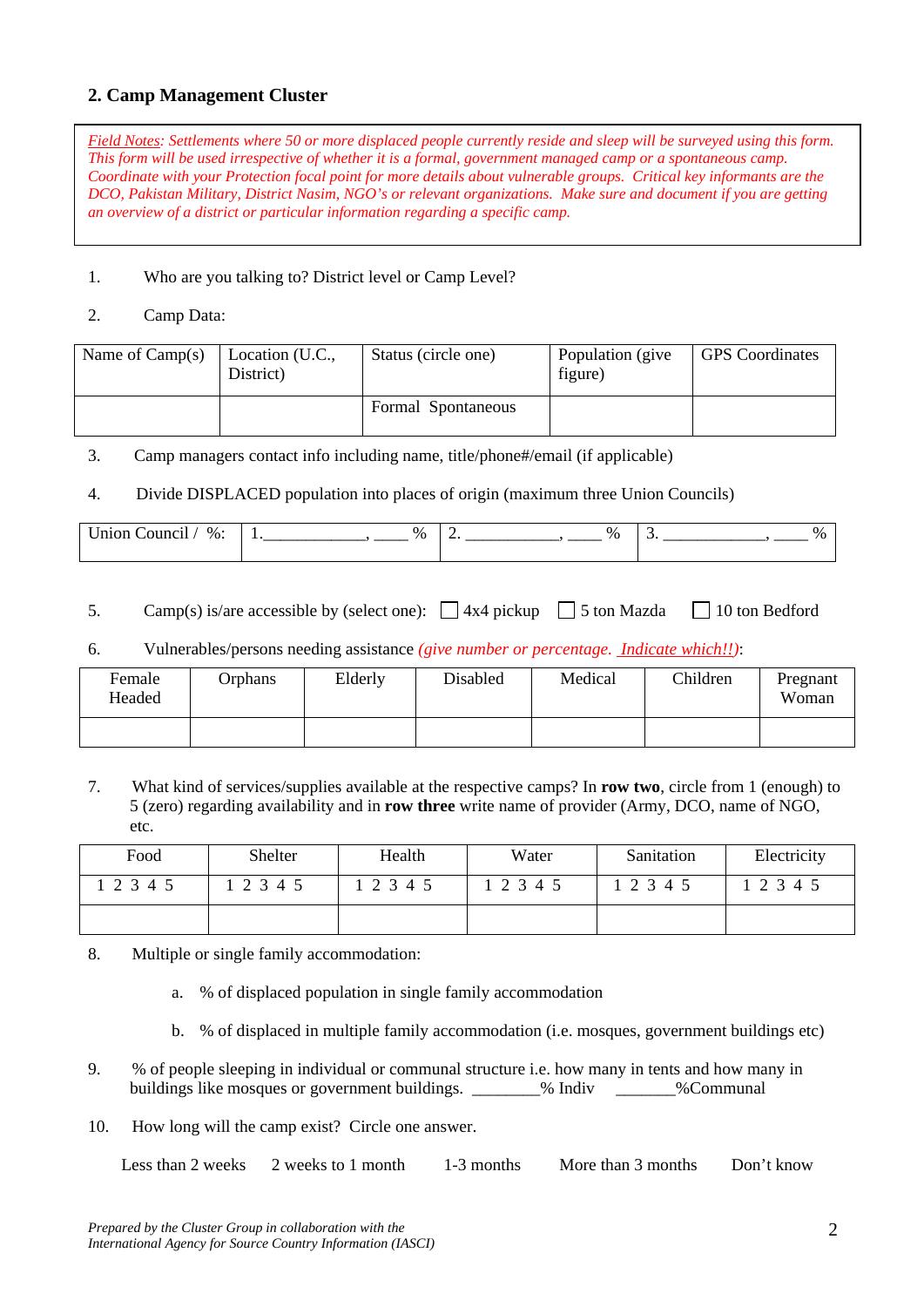# **3. Protection Cluster**

*Field Note: The following information should be collected from relevant government sectors, including health, education, local government, relief cells, etc. especially Department of Social Welfare, NGOs and at Provincial, District and where possible Tehsil level.* 

#### *Focus on the following seven vulnerable groups:*

*(1) female headed households (widows), (2) orphans (due to the death of mother, father or death of both parents), (3) elderly, (4) disabled, (5) serious medical conditions, (6) separated and unaccompanied children(7) group at risk of criminal elements and (8) any emerging vulnerable children/groups.* 

*Report on any observations that include issues of discrimination, freedom of movement or any other protective issue.* 

*Where possible, please hold focus group discussion with vulnerable groups to identify their needs.* 

*"female headed-house holds and widows", "orphans", "the elderly", "disabled", "serious medical conditions", "separated and unaccompanied children", "groups at risk of criminal elements", "any emerging vulnerable children / group",*

1. Have "……" been identified and are they known to you?

1.a Number Female/ Male? , Number Adult/ Child (0-18 years of age)? Locations?

- 2. What actions have you and your team been able to take on behalf of "…." 2.a Female/ Male? , Adult/ Child (0-18 years of age)?
- 3. What are the 3 key needs of "…."?

3.a Female/ Male? , Adult/ Child (0-18 years of age)?

- 4. What resources (human, financial or otherwise) do you have and need to provide the services to address the needs of "…"?
- 5. What measures could be taken to rehabilitate "….." within the next 2 to 3 months?

## **4. Education Cluster**

*Field Notes: These questions seek answers to issues about students, teachers and education officials as well as educational infrastructure affected by the floods. Please also take field notes in your notebooks describing your particular observations.* 

1. Please provide estimates of the number of affected children in this location/district:

|       |               | # Boys | $#$ Girls | # Total |
|-------|---------------|--------|-----------|---------|
| a.    | $0-5$ years   |        |           |         |
| $b$ . | $6-13$ years  |        |           |         |
| c.    | $14-18$ years |        |           |         |
|       | Displaced     |        |           |         |

2. Please provide estimates on the number of educational institutions damaged (or affected) as a direct consequence of the floods in this location/district, by the following types: (see next page)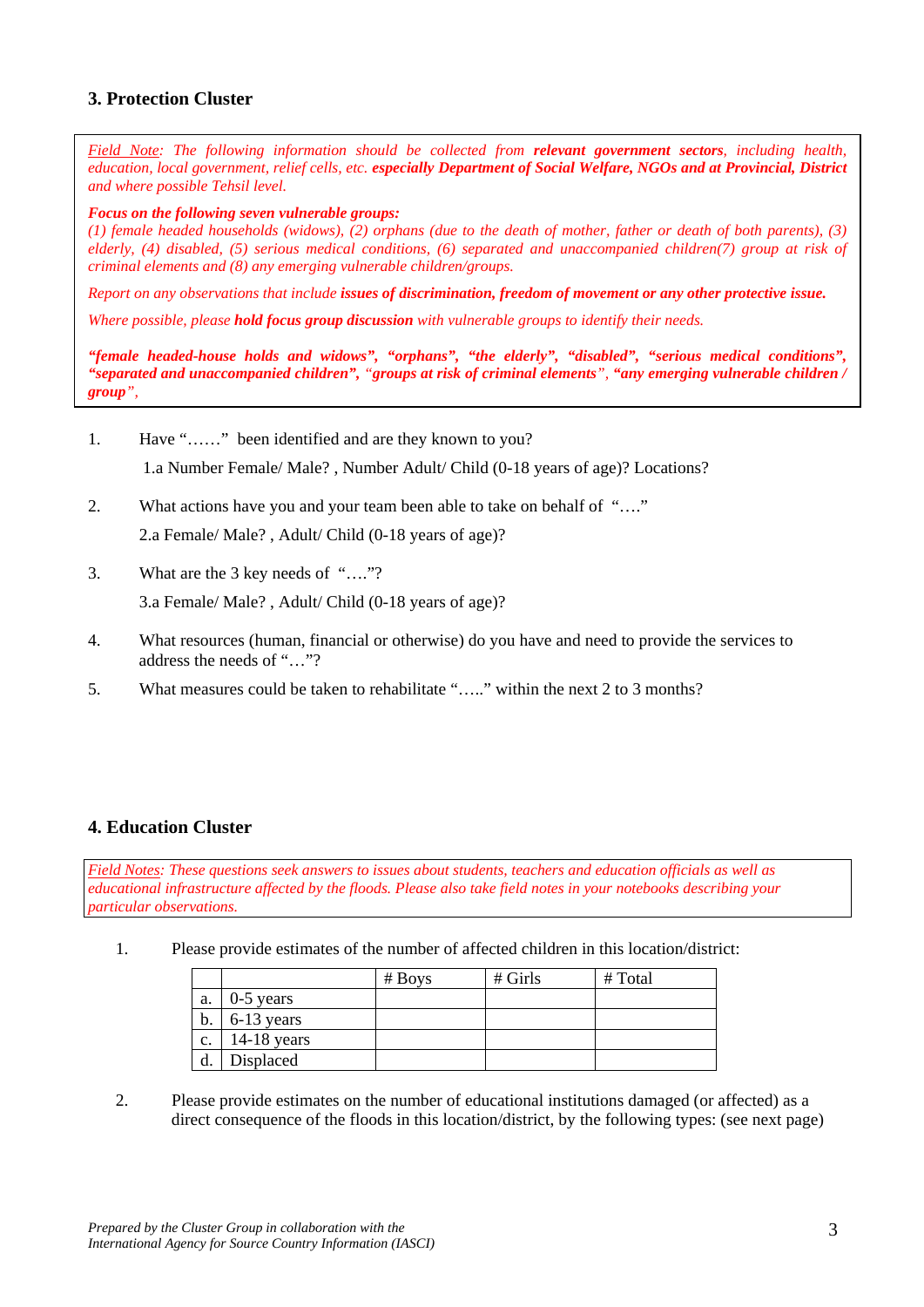|    |                          | # Fully Damaged | # Partially | # Functioning |
|----|--------------------------|-----------------|-------------|---------------|
|    |                          |                 | Damaged     |               |
| a. | Primary Schools          |                 |             |               |
|    | Katcha Pakka             |                 |             |               |
| b. | Community schools        |                 |             |               |
| c. | Middle Schools           |                 |             |               |
| d. | Secondary Schools        |                 |             |               |
| e. | Higher Sec.              |                 |             |               |
|    | <b>Schools</b>           |                 |             |               |
| f. | Mosque Schools           |                 |             |               |
| g. | Non-formal Basic         |                 |             |               |
|    | <b>Education Centers</b> |                 |             |               |
| h. | Technical and            |                 |             |               |
|    | Vocational               |                 |             |               |
|    | Training                 |                 |             |               |
|    | Institutions             |                 |             |               |
| i. | <b>Literacy Centers</b>  |                 |             |               |

- 3. What is the percentage of the a) fully and b) partly damaged schools that can be reconstructed within the next two months (before the start of classes)?
- 4. Please provide an estimate on the number of persons that are/might be available to teach children in this location/district:

|    |                                              | # Male | # Female $\pm$ Total |  |
|----|----------------------------------------------|--------|----------------------|--|
| a. | <b>Trained Teachers</b>                      |        |                      |  |
| b. | Para-professionals                           |        |                      |  |
|    | Professionals from other fields              |        |                      |  |
|    | Others (e.g. children above 13, elders etc.) |        |                      |  |

- 5. What is the current status of the education support system in this location/district?
	- a. Number of EDO Offices that are:  $\#$  \_\_\_\_\_\_\_\_ functional  $\#$  \_\_\_\_\_\_\_ non-functional
	- b. Number of available staff:  $EDOs$  # \_\_\_\_\_ AEDOs # \_\_\_\_\_
- 6. In those areas where it is known that the educational facilities are not usable due to the floods, can you suggest alternative educational premises that can be used there for classes?

|                |                       | # of premises | # of children that can be |
|----------------|-----------------------|---------------|---------------------------|
|                |                       |               | accommodated              |
| a.             | School classrooms     |               |                           |
| b.             | Rehabilitation centre |               |                           |
| c.             | Shelter               |               |                           |
| d.             | Outside (shade/tree)  |               |                           |
| e.             | House                 |               |                           |
| f.             | Religious buildings   |               |                           |
| g <sub>1</sub> | Clinic                |               |                           |
| h.             | Other (specify)       |               |                           |

7. Will girls and boys require separate education facilities? Primary (Y/N) Middle (Y/N) Secondary (Y/N)

8. What other disaster risks might be caused to the educational facilities in this location/district?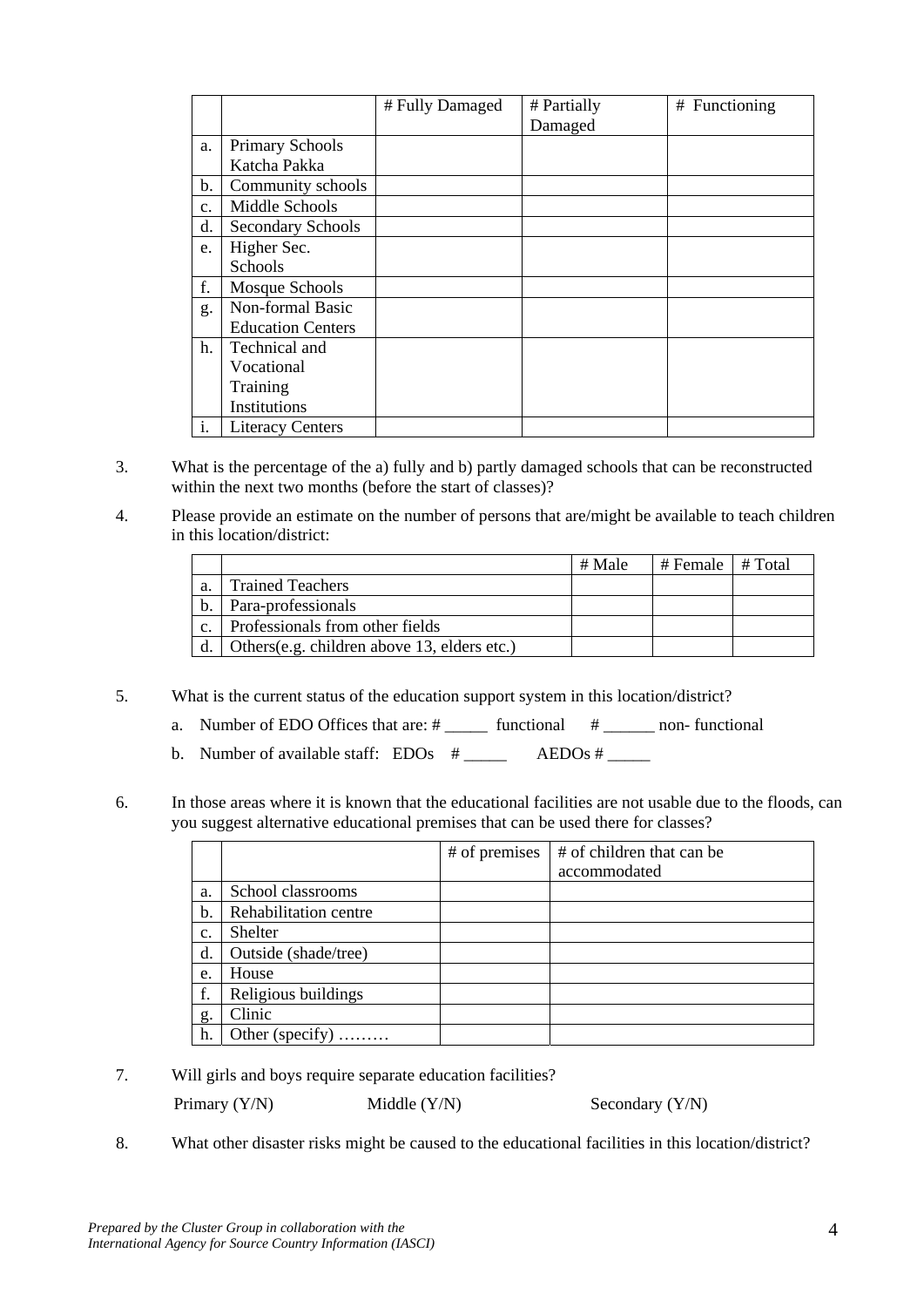## **5. WatSan Cluster**

*Field Notes: These questions seek answers to the following issues: In the context of Relief operations: How much population is in need of safe drinking water and sanitation services? For how many days/weeks these people will need special/temporary provision of water? In the context of Early Recovery: What water supply and sanitation infrastructure exists in the area; How much damage has been done to the water supply and sanitation infrastructure? What measures are being taken by the local authorities/communities to rehabilitate the water supply and sanitation infrastructure? What other strategies are needed to support local communities and authorities to rehabilitate the water supply and sanitation infrastructure in key settlements?* 

1. Do you have information on the general conditions of primary water systems/sources and general condition in the locality/district? If yes, please specify.

*Please note next to each water system/source: 1) Estimated Number of water supply systems/sources; 2) Are they generally functional? (1 = yes, 0 = not); 3) Condition: (1= Working 2= Damaged 3= Contaminated 4= Destroyed; 4) Quality of water: 1 safe for drinking or 0, not safe for drinking?* 

| <b>Type of Water systems/sources</b> | 1) Estimated  | 2) Generally | 3) Condition | 4) Quality |
|--------------------------------------|---------------|--------------|--------------|------------|
|                                      | <b>Number</b> | functional?  |              |            |
| Communal Well                        |               |              |              |            |
| Stream/river/spring                  |               |              |              |            |
| Piped water system                   |               |              |              |            |
| Individual family well               |               |              |              |            |
| Storage container                    |               |              |              |            |
| <b>Humanitarian Supplies</b>         |               |              |              |            |
| Other (specify)                      |               |              |              |            |

- 2. Approximately how many households in this location/district do not have access to safe drinking water at the moment? Note: Provide absolute and percentage figures if possible.
- 3. Approximately how much safe drinking water is available per person/day (litres) in this location/district?
- 4. In your view, what are the main potential sources for provision of safe drinking water to people who lack access to safe drinking water at present?
- 5. Is water tankering feasible in this location/district?
- 6. Can you give an overview of existing and functioning sanitation facilities/situation (excreta disposal, solid waste management, drainage, etc.) in this location/district?
- 7. Approximately how many people are in need of safe access to latrines (men, women, boys and girls) in this location/district?
- 8. What types of sanitation facilities will be feasible (pit latrines, pour and flush latrines, etc.) in this location/district?
- 9. Approximately how many people are in need of basic hygiene kits in this location/district?
- 10. Has there been any incidence of diarrhoeal diseases?
	- 10.a If yes, please indicate the estimated number of persons affected by location and disease.
	- 10.b If no, and in your view, what are the likelihood of such diseases? Please indicate the number of population at risk by location and disease.
- 11. What measures are being taken by the local authorities/communities to rehabilitate the water supply and sanitation infrastructure?
- 12. What is your estimate of the time it will take to rehabilitate the local sources/infrastructure of water supply?
- 13. What other strategies are needed to support local communities and authorities to rehabilitate the water supply and sanitation infrastructure in key settlements?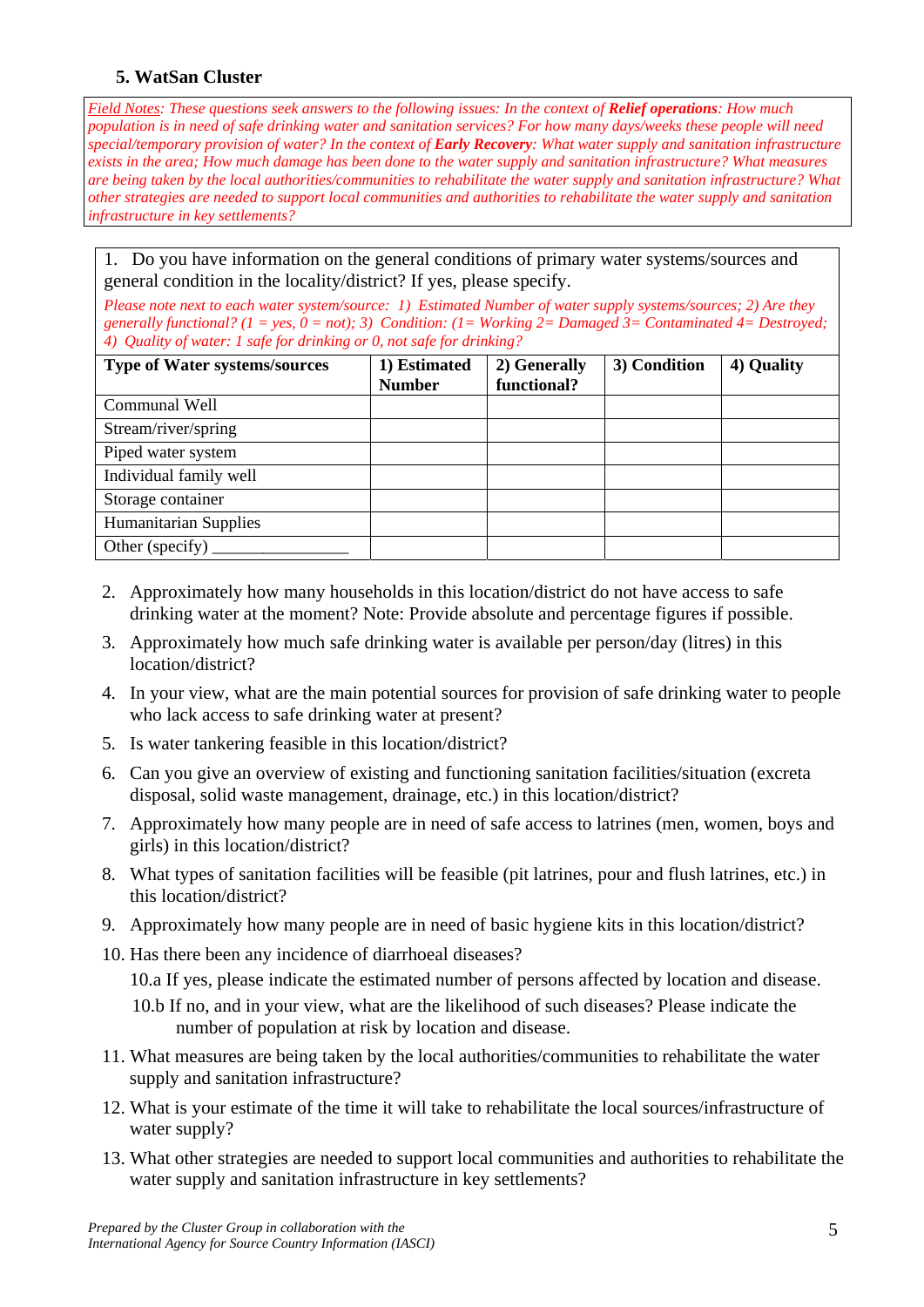## **6. Food Security Cluster**

*Field Notes: These questions seek answers to the following issues: In the context of Relief operations: How many people are in immediate need of food? Where are they located? How many amongst them are children, and women? Are their any pregnant women with special food needs? What food stocks are locally available in the market? How much food needs to be brought in from outside and from where?* 

- 1. What were the main sources of income in this community before the floods? Give percentage. How has it changed now?
- 2. Has wage labour rate changed?
- 3. What percentage of the livestock in this community has been killed as a result of the floods? (Specify sheep, camels, buffalo, poultry etc).
- 4. Has the community lost any grain stocks?
	-

 $\Box$  All  $\Box$  More than half  $\Box$  Less than half  $\Box$  None

- 
- 5. How long does the current stock of grain last for the majority of the families? 5.a How does this differ compared to the same season last year?
- 6. Is there regular access to markets within your district? Yes  $\Box$  No  $\Box$ If no, please indicate the reasons and the places.
- 7. In the following month, do you anticipate any changes in supply/prices in any of the items above? If yes, HOW: increase  $\Box$  decrease  $\Box$
- 8. How many households in this community face food shortages in a normal situation? \_\_\_\_\_\_\_\_\_\_ % of total population.
- 9. How many households in this community face food shortages NOW?
- 10. Who are the most food insecure people in this community? Please specify locations and estimate the number of persons. Specify percentage of children and women living in these locations).
- 11. Can you estimate the number of pregnant women with special food needs in this location/district?
- *12.* How do people cope with food shortages? *(Mark the three most important coping strategies, and indicate % of the population)*

|                                                         | <b>Usually</b> | <b>Now</b> |
|---------------------------------------------------------|----------------|------------|
| Shift to less preferred foods                           |                |            |
| Reduce number of meals eaten per day                    |                |            |
| Reduce the amount of food eaten by adult's              |                |            |
| Borrow food                                             |                |            |
| Collect wild foods, or harvest immature crops           |                |            |
| Sell or slaughter livestock (goat, sheep, and chickens) |                |            |
| Out migration                                           |                |            |
| Work for food only                                      |                |            |
| Charity/Zakat                                           |                |            |
| Distress sales of assets                                |                |            |
| Others (specify)                                        |                |            |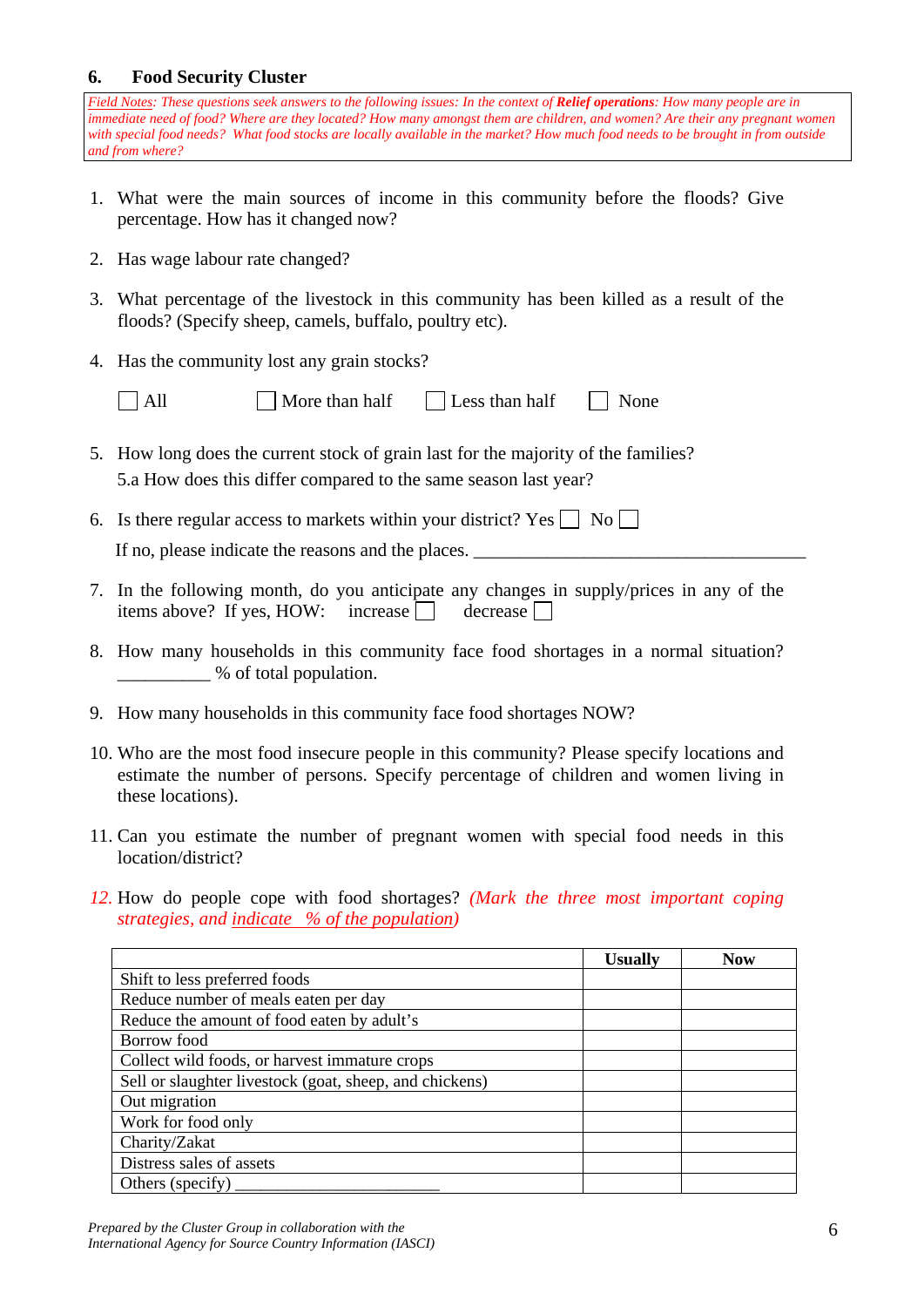13. How many households in this location have cooking utensils?

| $\Box$ Most | $\vert$ Some | $\vert$ None |
|-------------|--------------|--------------|
|-------------|--------------|--------------|

- 14. How long do you think it will take for the majority of the community to resume their income activities?
- $\Box$  Less than one month  $\Box$  Between 1-3 months  $\Box$  More than 3 months

# **7. Health Cluster**

*Field Notes: KEY-PERSONS TO BE APPROACHED: DHO, EDO Health, Director of Health Facility, COMMUNITY LEADER (for Nutrition) These questions seek answers to the following issues: In the context of Relief operations: Is there any number of population which is at risk of epidemics/disease? What actions could be taken urgently to save them from the spread of disease? What is the situation of specially vulnerable groups;e.g. children, pregnant women, elderly with regards to health needs? What special interventions are needed to fulfill the needs of women and other most vulnerable groups? In the context of Early Recovery: How many Hospitals and BHUs have been partially damaged?* 

*How many hospitals and BHUs have been totally damaged? How many and where can be restored at the earliest using local materials? What construction material and skilled man power are locally available to rehabilitate the damaged hospitals and BHUs? How disaster risk reduction could be integrated into the rehabilitation and reconstruction of the affected hospitals, if they are at risk.* 

- 1. What are the functioning (staffed and open) health facilities available by type (BHU / THQ /DHQ/ RHC /CD)?
- 2. Number of Staff by type (Doctor / Lady Doctor / Technician etc)?
- 3. What are the most common diseases reported in the last week?

3.a Are the number of cases above seasonal levels?

- 4. Have there been any outbreaks of communicable disease in past two weeks (specify which disease)?
- 5. Are there mother and child health services available?
- 6. How many union councils do not have access to functioning health facilities?
- 7. How many mobile medical teams are currently functioning in the district? Where?
- 8. How many field hospitals are currently functioning in the district? Where?
- 9. In your professional view, what are the most important health needs at this time?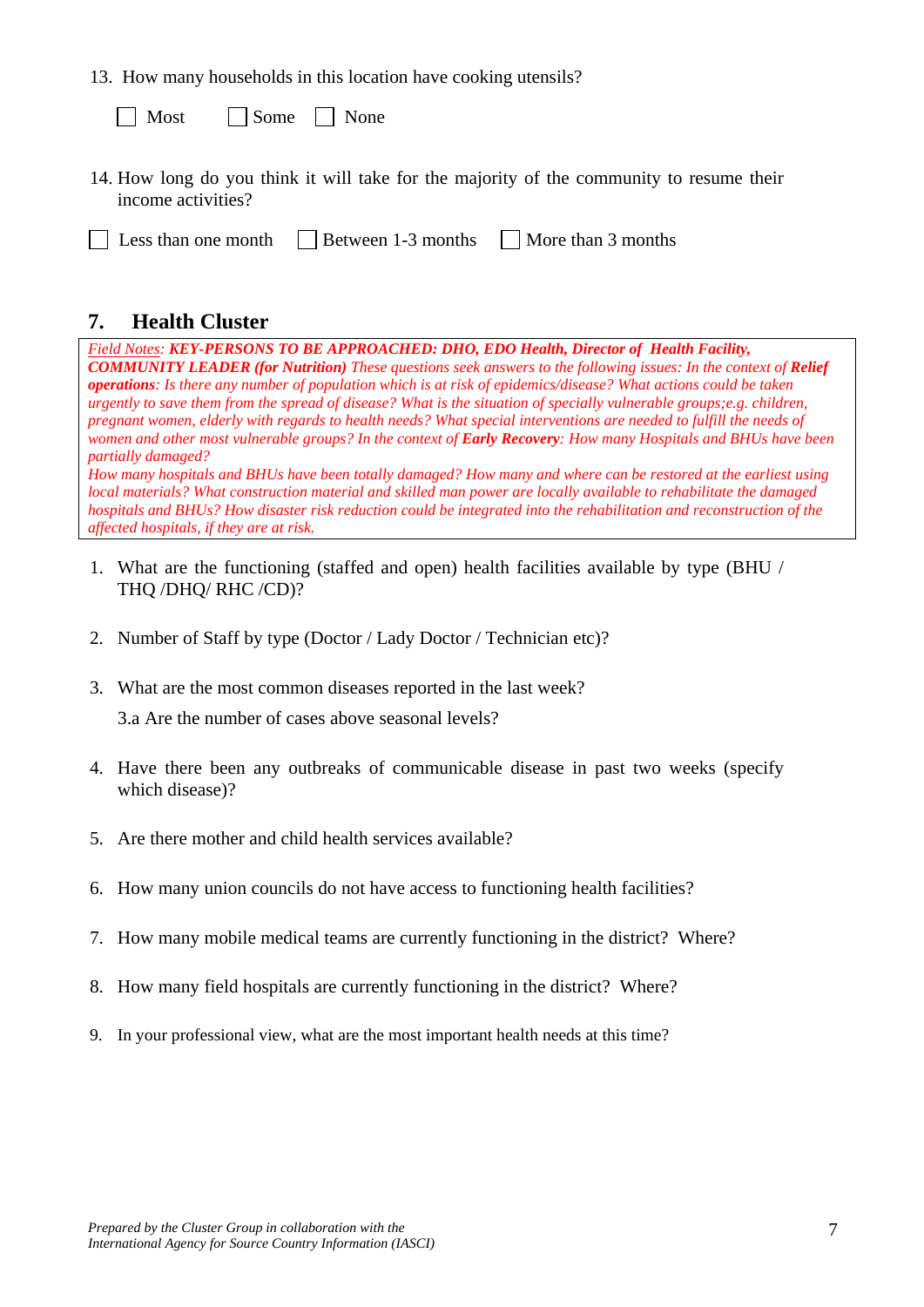#### 10. Does the population has access to health and nutrition services?

| Health and nutrition<br>service                                 | Availability (yes/no) | # Health Workers | Comments on Gaps |
|-----------------------------------------------------------------|-----------------------|------------------|------------------|
| In patients care for severe<br>malnutrition                     |                       |                  |                  |
| Community-<br>based/outpatients care for<br>severe malnutrition |                       |                  |                  |
| Supplementary feeding<br>programme                              |                       |                  |                  |
| Immunization services                                           |                       |                  |                  |
| Regular health<br>surveillance system                           |                       |                  |                  |
| Psychosocial care                                               |                       |                  |                  |

#### 11. Infant breeding practices: Before the crisis, how did people feed their infants < 6 months old?

| Infant feeding practices             | $%$ of     | Cup feeding | <b>Bottle Feeding</b>                   |
|--------------------------------------|------------|-------------|-----------------------------------------|
|                                      | households | $(\% )$     | $\gamma$ <sup><math>\gamma</math></sup> |
|                                      |            |             |                                         |
| <b>Breast Feeding only</b>           |            |             |                                         |
| Breast milk and other milks          |            |             |                                         |
| Artificial milk only (powdered milk) |            |             |                                         |

12. Since the crisis, how has this changed? (Comments on both infant feeding practices and way to feed)

- 13. Are relief agencies distributing breast milk substitutes (infant formula, powdered milk, etc.)? If yes, specify a) the name of the agencies, b) the brand names and c) location of the storage facility.
- 14. What is the percentage of households that do NOT have regular access to:
	- a. adequate food for young children (6 months to 3 years of age)?
	- b. firewood, charcoal or other heating fuel to prepare meals?
	- c. cooking utensils to prepare food?

# **8. Cluster Logistics**

*Field Notes: The following information should be collected from relevant entities; including Government, private sector, military. Please use additional comments, such us:* 

- *Road: is it under repair? By whom? When is the expected of repair completion?* 

- *Warehouse: Please only consider covered warehouses with gates, requiring no repair.* 

 *Please indicate where appropriate how Disaster Risk Reduction could be integrated into the rehabilitation of this infrastructure.* 

- 1. What are the Main logistics challenges in this District? The immediate logistical gaps and needs?
- 2. Is there regular access to cell phone coverage in this location/district? (yes/no. If no, please indicate the percentage of surface area not covered)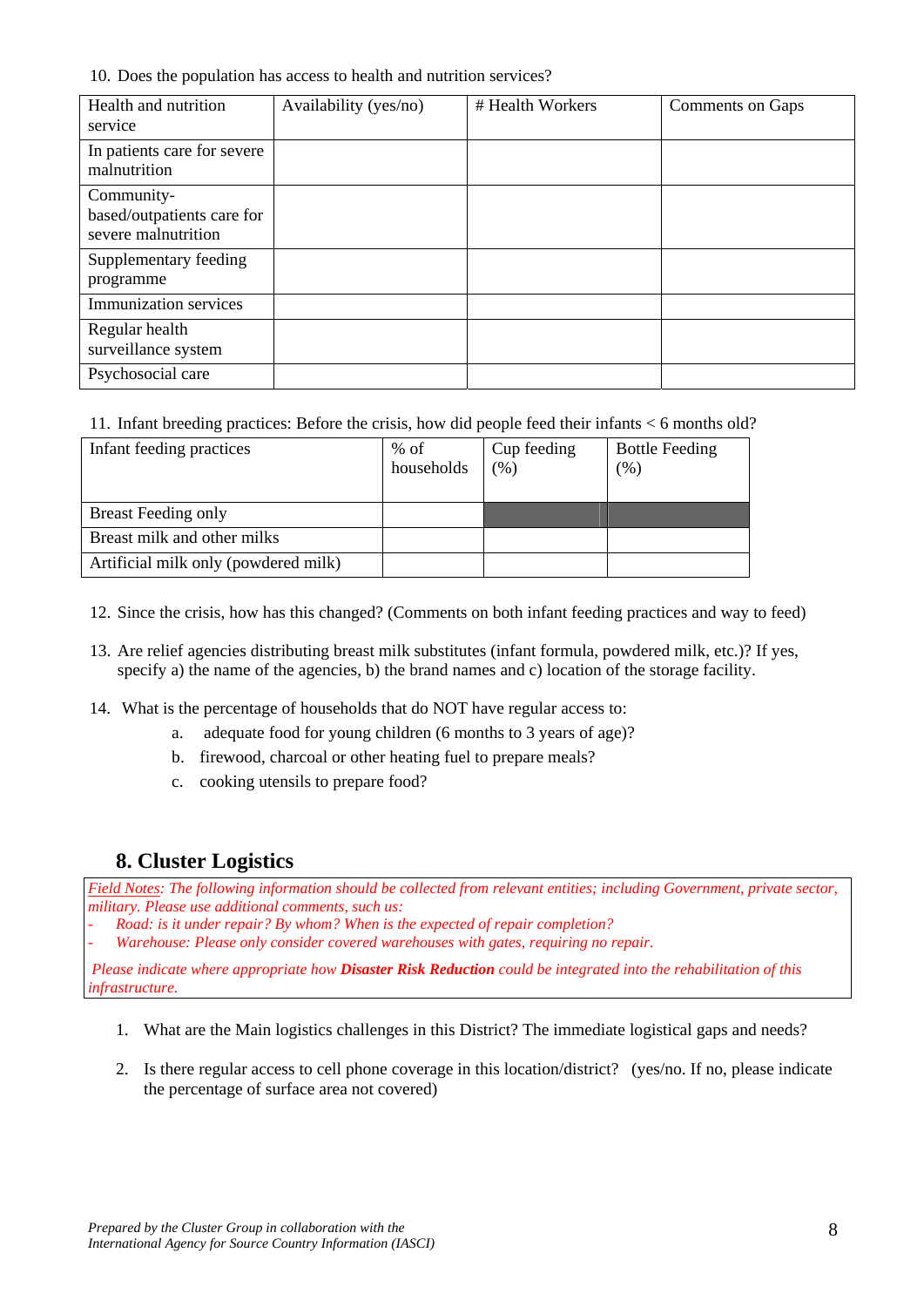| 3. Road Conditions                                                               |               |                            |                            |               |          |  |                         |
|----------------------------------------------------------------------------------|---------------|----------------------------|----------------------------|---------------|----------|--|-------------------------|
| From Location (city/village) where interview takes place:                        |               |                            |                            |               |          |  |                         |
| To location of<br>affected people                                                | Distance (km) | Passable by                |                            |               | Surface* |  | Condition**             |
|                                                                                  |               | Truck                      |                            | light vehicle |          |  |                         |
|                                                                                  |               | Truck                      |                            | light vehicle |          |  |                         |
|                                                                                  |               | Truck                      |                            | light vehicle |          |  |                         |
|                                                                                  |               | Truck                      |                            | light vehicle |          |  |                         |
|                                                                                  |               | Truck                      |                            | light vehicle |          |  |                         |
|                                                                                  |               | Truck                      |                            | light vehicle |          |  |                         |
|                                                                                  |               | Truck                      |                            | light vehicle |          |  |                         |
|                                                                                  |               | Truck                      |                            | light vehicle |          |  |                         |
|                                                                                  |               | Truck                      |                            | light vehicle |          |  |                         |
| Notes:<br>*: Asphalt, Concrete, Gravel, Dirt, Sand                               |               |                            | <b>Information Source:</b> |               |          |  |                         |
| **: Smooth, Rough, Distorted, Loose, Muddy                                       |               | Name and Title, Telephone: |                            |               |          |  |                         |
| Date:                                                                            |               |                            |                            |               |          |  |                         |
| 1.2 Covered useable Warehouse with gates (each line considers one compound only) |               |                            |                            |               |          |  |                         |
| Owner                                                                            | No. of stores | <b>Total surface</b>       |                            | L x W x H (m) |          |  | <b>Direct access to</b> |
|                                                                                  |               | <b>Square metre</b>        |                            |               | road     |  |                         |
|                                                                                  |               |                            |                            |               |          |  | Yes-<br>N <sub>o</sub>  |
|                                                                                  |               |                            |                            |               |          |  | Yes-<br>N <sub>o</sub>  |
|                                                                                  |               |                            |                            |               |          |  | Yes-<br>N <sub>0</sub>  |
|                                                                                  |               |                            |                            |               |          |  | Yes-<br>N <sub>0</sub>  |
|                                                                                  |               |                            |                            |               |          |  | Yes-<br>No              |

2. Any small but crucial infrastructure that has been damaged, which needs immediate restoration to facilitate community rehabilitation?

3. Are manpower and materials locally available to rehabilitate the infrastructure?

4. How could the local population be included in the rehabilitation of the infrastructure?

# **9. NDMA INPUT for Agriculture, livestock, fisheries**

### Relief:

- 1. How much livestock is in need of immediate inoculation
- 2. Where are they located?
- 3. What number of staff needs fodder?
- 4. How much fodder would be needed and for how long?
- 5. What nearby sources of fodder exist from where it could be mobilized easily?
- 6. Any specific livelihood sources of women for which relief is required?

#### Early Recovery:

- 1. What activities communities have already started or are immediately starting?
- 2. How can those activities be supported by NGO, UN, Government?